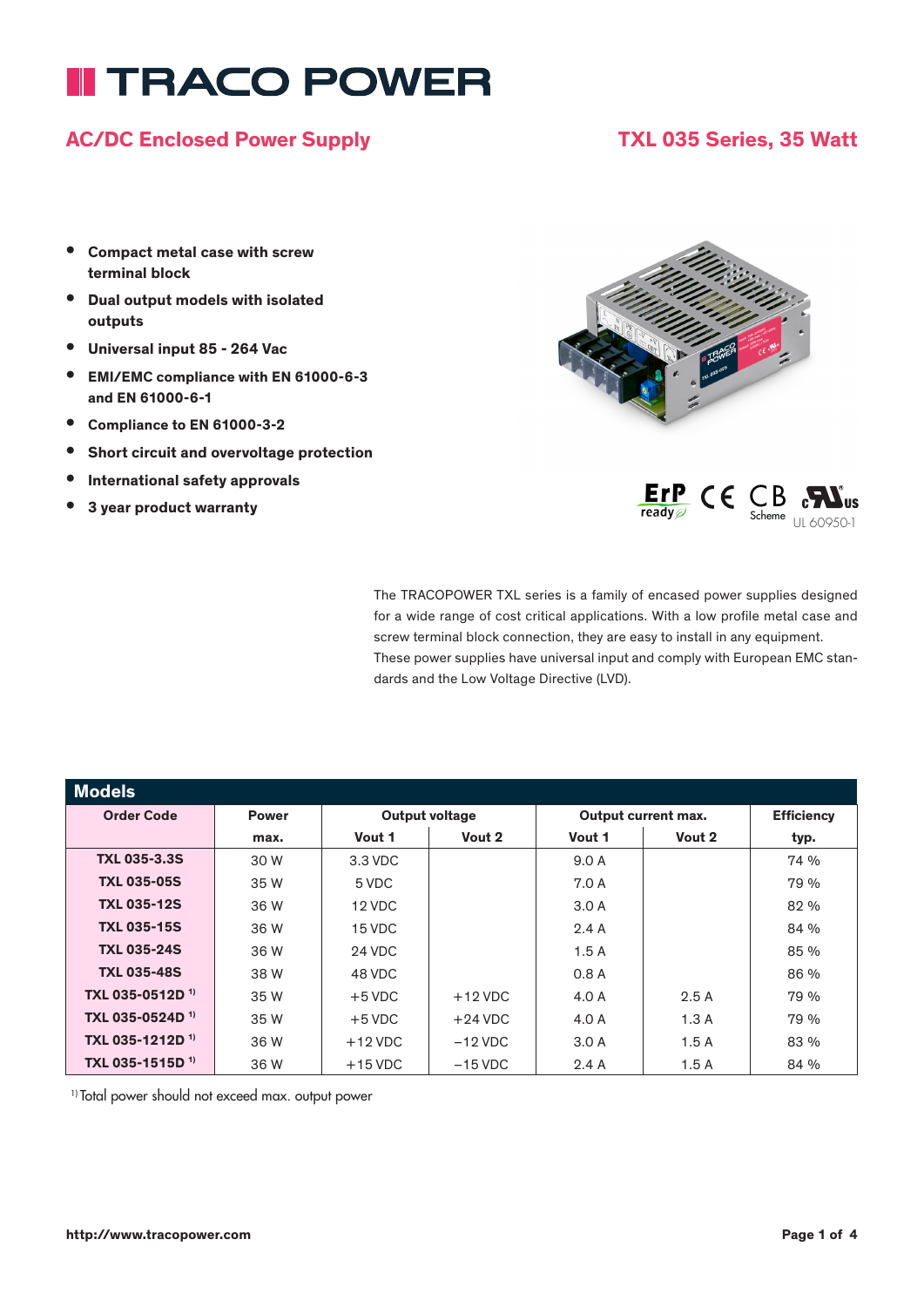## **II TRACO POWER**

| <b>Input Specifications</b>               |                                                                 |                                                                                                                         |                                                                                                                                                |
|-------------------------------------------|-----------------------------------------------------------------|-------------------------------------------------------------------------------------------------------------------------|------------------------------------------------------------------------------------------------------------------------------------------------|
| Input voltage range                       | – nominal<br>- AC range (universal input)<br>$-$ DC range       |                                                                                                                         | $100 - 240$ VAC<br>88 - 264 VAC<br>125 - 375 VDC                                                                                               |
| Input frequency                           |                                                                 |                                                                                                                         | $47 - 63$ Hz                                                                                                                                   |
| Input current at full load                | $-$ at 100 VAC                                                  |                                                                                                                         | $1.0A$ max.                                                                                                                                    |
| Input inrush current                      | $-$ at 115 VAC / 230 VAC                                        |                                                                                                                         | 30 A max. / 50 A max.                                                                                                                          |
| Zero load power consumption               |                                                                 | only single output models:                                                                                              | <b>0.5 W max.</b> (green mode function)                                                                                                        |
|                                           | Recommended circuit breaker (characteristic C or slow bow fuse) |                                                                                                                         | 5A                                                                                                                                             |
| <b>Output Specifications</b>              |                                                                 |                                                                                                                         |                                                                                                                                                |
| Output voltage adjustment range           |                                                                 |                                                                                                                         | ±10 % (only Vout 1)                                                                                                                            |
| Regulation                                | - Input variation<br>$-$ Load variation (20 - 100%)             | main output:<br>Vout 2:                                                                                                 | 1.0 % max.<br>2.0 % max.<br>5.0 % max.                                                                                                         |
| Minimum load                              |                                                                 | single output models:<br>dual output models:                                                                            | not required<br>Vout 1 requires 0.3 A                                                                                                          |
| Temperature coefficient                   |                                                                 |                                                                                                                         | 0.02 %/K                                                                                                                                       |
| Start-up time                             |                                                                 |                                                                                                                         | $1 \text{ s max}$ .                                                                                                                            |
| Rise time                                 |                                                                 | single output models:<br>dual output models:                                                                            | 20 ms max.<br>30 ms max.                                                                                                                       |
| Hold-up time                              |                                                                 | single output models:<br>dual output models:                                                                            | 40 ms min.<br>60 ms min.                                                                                                                       |
| Ripple and noise<br>(20Mhz Bandwidth)     | - measured with external capacitors:<br>$-$ Vout 1<br>– Vout 2  | 3.3 & 5 Vout models:<br>12 Vout model:<br>15 & 24 Vout models:<br>48 Vout model:<br>(-)12 VDC models:<br>15 VDC models: | 0.1 µF and 47 µF parallel capacitor<br>70 mVp-p typ.<br>120 mVp-p typ.<br>150 mVp-p typ.<br>200 mVp-p typ.<br>120 mVp-p typ.<br>150 mVp-p typ. |
| Overload protection by current limitation |                                                                 |                                                                                                                         | 105 - 150 % of lout max.                                                                                                                       |
| Short circuit protection                  |                                                                 |                                                                                                                         | hiccup mode (automatic recovery)                                                                                                               |
|                                           | Overvoltage protection (Latch off, recovery after restart)      |                                                                                                                         | $115 - 140$ % of nominal Vout (only Vout 1)                                                                                                    |
| Capacitive load                           |                                                                 |                                                                                                                         | www.tracopower.com/products/txl-capload.pdf                                                                                                    |
| <b>General Specifications</b>             |                                                                 |                                                                                                                         |                                                                                                                                                |
| Temperature ranges                        | $-$ Operating<br>- Storage                                      |                                                                                                                         | $-20^{\circ}$ C to $+70^{\circ}$ C (with derating)<br>$-40^{\circ}$ C to $+85^{\circ}$ C                                                       |
| Output power derating                     | - Temperature<br>- Low input voltage                            |                                                                                                                         | 2.5 %/K above +50°C<br>0.8 %/V below 100 VAC                                                                                                   |
| Cooling                                   |                                                                 |                                                                                                                         | natural convection (20 lfm), no internal fan                                                                                                   |
| Humidity (non condensing)                 |                                                                 |                                                                                                                         | 20 - 90 % rel. H max.                                                                                                                          |
| Altitude during operation                 |                                                                 |                                                                                                                         | 2000 m                                                                                                                                         |
| Isolation voltage (60 sec.)               | - Input / Output<br>$-$ Input / PE<br>$-$ Output / PE           |                                                                                                                         | 3000 VAC<br><b>1500 VAC</b><br><b>500 VAC</b>                                                                                                  |
| <b>Isolation resistance</b> (at 500 VDC)  |                                                                 |                                                                                                                         | 100 MOhm min.                                                                                                                                  |
| Leakage current (at 264 VAC/60Hz)         |                                                                 |                                                                                                                         | 1 mA max.                                                                                                                                      |

All specifications valid at nominal input voltage, full load and +25°C after warm-up time unless otherwise stated.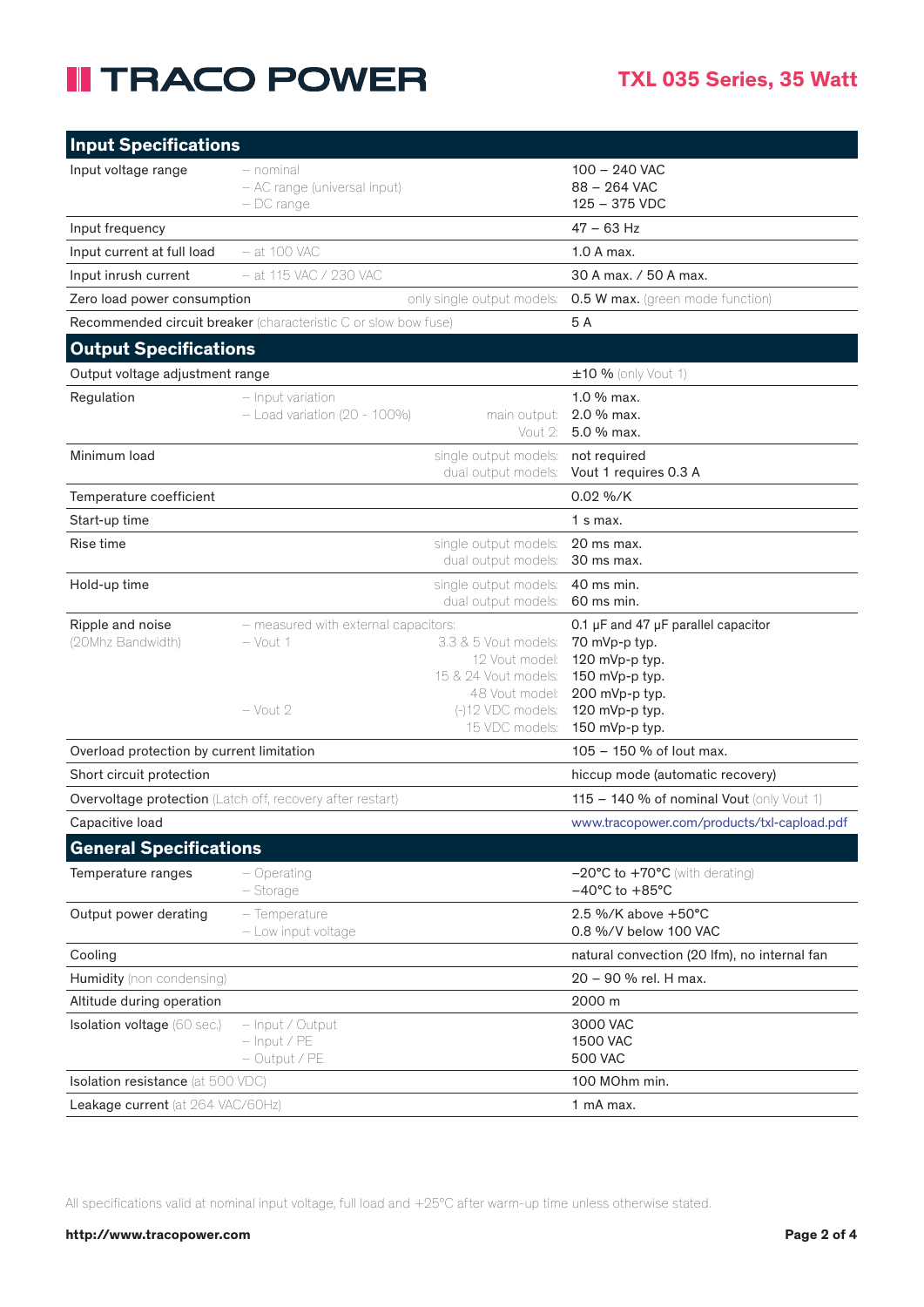## **II TRACO POWER**

| <b>General Specifications (continued)</b>      |                                                                                                                                                                       |                                                                                                                                                                                                                                                                                                                                       |  |
|------------------------------------------------|-----------------------------------------------------------------------------------------------------------------------------------------------------------------------|---------------------------------------------------------------------------------------------------------------------------------------------------------------------------------------------------------------------------------------------------------------------------------------------------------------------------------------|--|
| Switching frequency                            |                                                                                                                                                                       | 65 kHz typ. (pulse width modulation)                                                                                                                                                                                                                                                                                                  |  |
| <b>Reliability</b> (calculated MTBF)           | single output models:<br>dual output models:                                                                                                                          | >400'000h<br>>340'000h                                                                                                                                                                                                                                                                                                                |  |
| Electromagnetic compatibility (EMC), emissions | - Conducted input RI suppression<br>- Harmonic current emissions<br>- Voltage flicker                                                                                 | EN 55022 class B. FCC Part 15 level B<br>IEC / EN 61000-3-2, class A<br>IEC / EN 61000-3-3                                                                                                                                                                                                                                            |  |
| Electromagnets compatibility (EMC), immunity   | - Electrostatic discharge ESD<br>- RF field immunity<br>- Electrical fast transients/burst immunity<br>– Surge<br>- Conducted RF<br>- Magnetic field<br>- Voltage dip | according EN 55024<br>IEC / EN 61000-4-2, 4kV/8kV, perf. criteria A<br>IEC / EN 61000-4-3, 20V/m, perf. criteria A<br>IEC / EN 61000-4-4, ±2kV, perf. criteria A<br>IEC / EN 61000-4-5, 1kV/2kV, perf. criteria A<br>IEC / EN 61000-4-6, 3 Vrms perf. criteria A<br>IEC / EN 61000-4-8, 3 A/m perf. criteria A<br>IEC / EN 61000-4-11 |  |
| Safety standards                               |                                                                                                                                                                       | UL 60950-1, IEC/EN 60950-1                                                                                                                                                                                                                                                                                                            |  |
| Safety approvals                               | $-$ UI /cUI<br>$-$ CB report                                                                                                                                          | www.ul.com $\rightarrow$ certifications $\rightarrow$ File: e188913<br>www.tracopower.com/overview/txl                                                                                                                                                                                                                                |  |
| Environmental compliance                       | - Reach<br>$-$ RoHS                                                                                                                                                   | www.tracopower.com/products/reach-declaration.pdf<br>RoHS directive 2011/65/FU                                                                                                                                                                                                                                                        |  |
| Connection                                     | single output models:<br>dual output models:                                                                                                                          | 5 pole terminal pitch (9.5mm with plastic cover)<br>6 pole terminal pitch (8.25mm with plastic cover)                                                                                                                                                                                                                                 |  |
| Casing material                                |                                                                                                                                                                       | nickel plated steel (chassis and cover)                                                                                                                                                                                                                                                                                               |  |
| Weight                                         | single output models:<br>dual output models:                                                                                                                          | $0.34$ kg<br>0.35 kg                                                                                                                                                                                                                                                                                                                  |  |

All specifications valid at nominal input voltage, full load and +25°C after warm-up time unless otherwise stated.